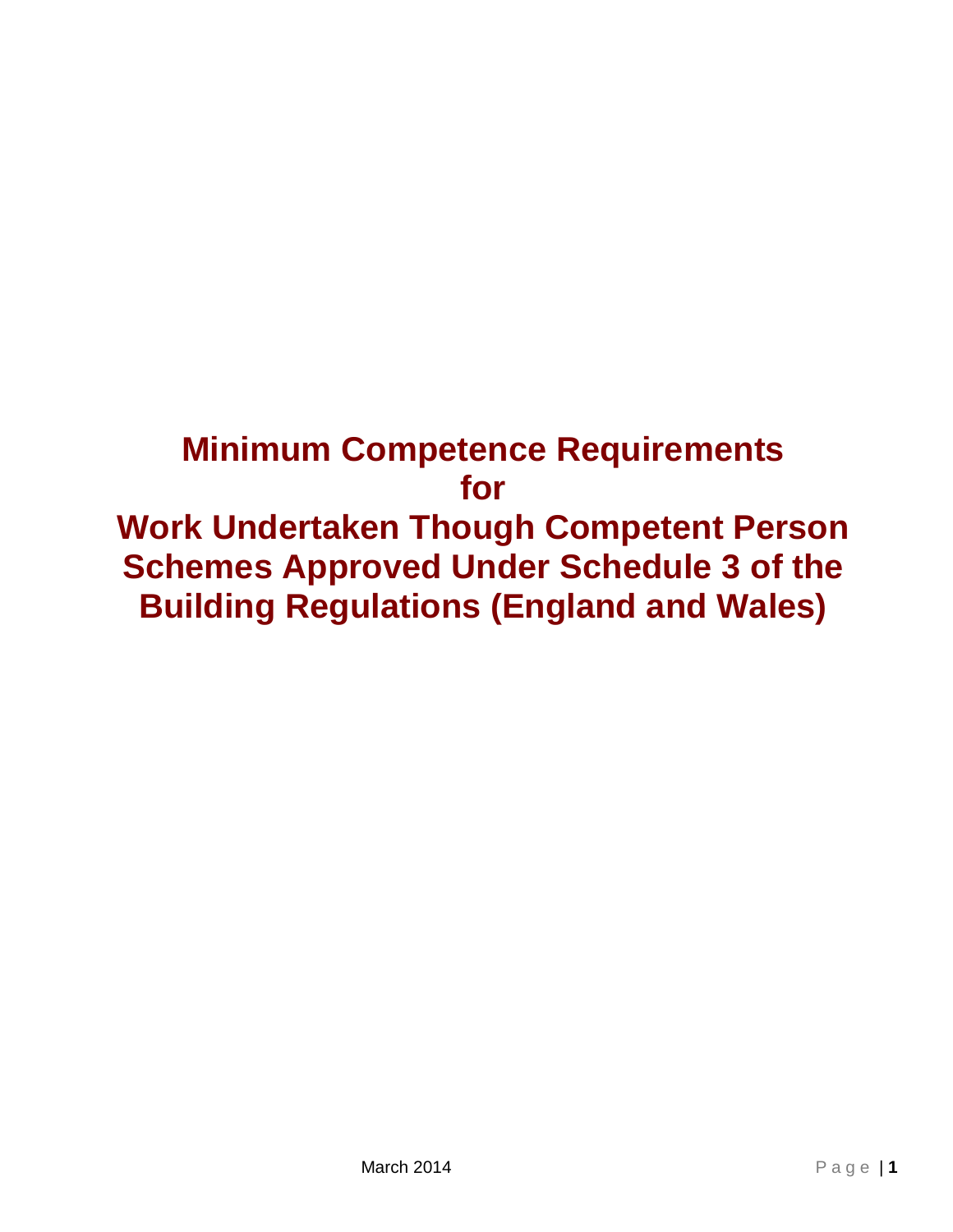## **Contents**

Definitions of terms used

- 1. Introduction
- 2. Requirements relating to the ability of an individual to meet the minimum competency criteria
- 3. Assessment of Competence
- 4. Test Instruments
- 5. Certification and Reporting
- 6. Insurance
- 7. Complaints
- 8. Health and Safety
- 9. Records
- 10. Continuing Professional Development
- 11. Technical Reference Document Requirements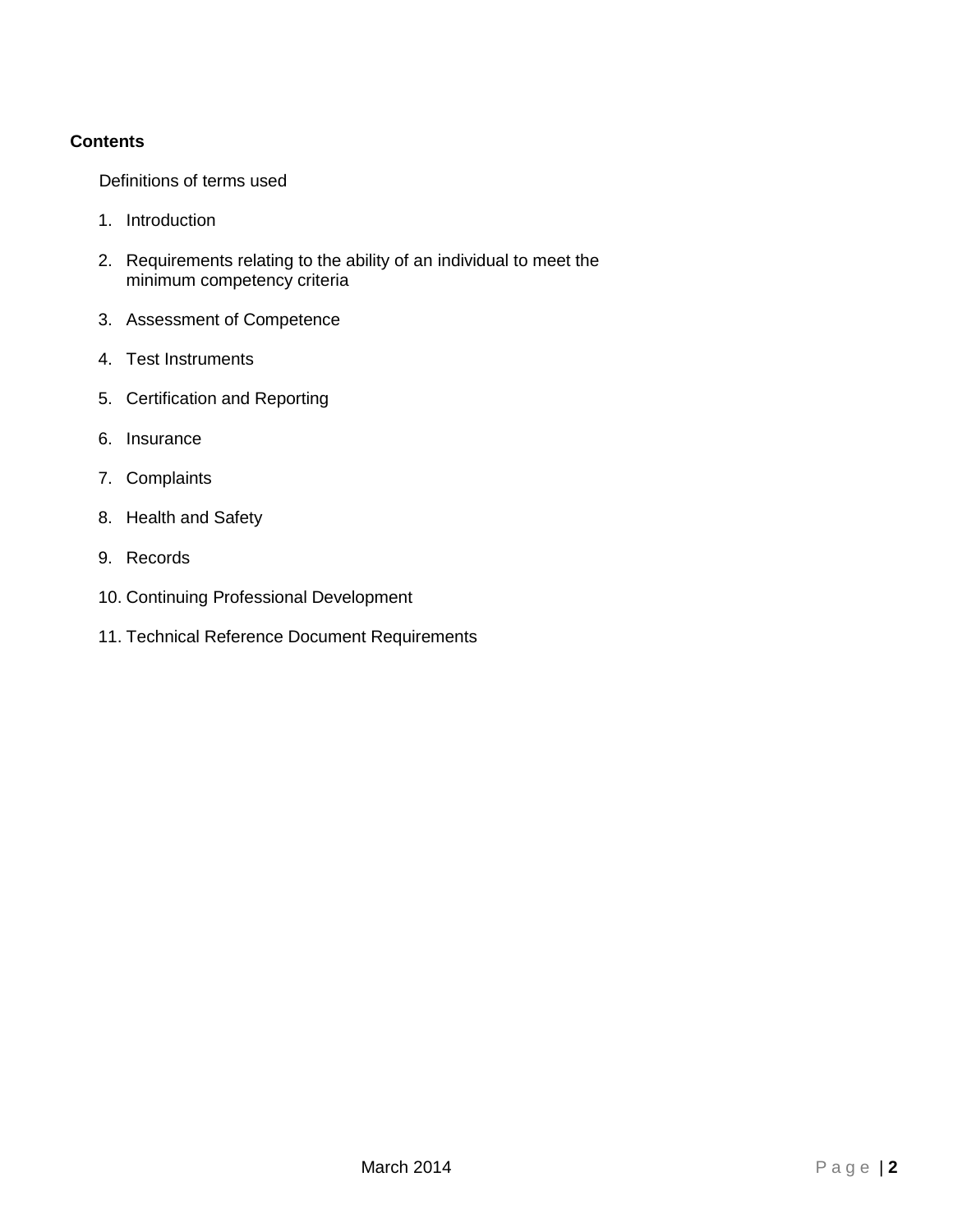# **Definitions**

*Appliance =* Apparatus intended for household or similar use

*Assessed Enterprise* = an enterprise which has been assessed in accordance with the requirements of this document as competent, and which possesses a current Assessment Certificate.

*Assessor =* Individuals, on behalf of a competent persons scheme operator, carrying out an assessment of a persons professional competence as defined by National Occupational Standards, or a recognised Standard Setting Body fuel specific pathway that has been adopted within this MTC document.

*Building Regulations* = In England and Wales, Building Regulations made under the Building Act 1984 (as amended) and all subsequent Building Regulations (Amendment) Regulations.

*Client =* the person ordering the work who may or may not be the user of the premises.

**Commissioning** = The testing and adjustment as necessary of energy efficient fixed building services with effective controls to ensure that they use no more fuel and power than is reasonable in the circumstances. It is recognised that compliance with good installation practice may also require competence to carry out a commissioning activity for aspects of the installation that are an addition to energy efficiency

*Competent* = in possession of the necessary technical knowledge, skill and experience for the nature of the heating work undertaken and the ability to prevent danger and/or where appropriate injury.

*Competent Person Scheme Operator* = a body offering a self-certification scheme meeting the requirements of this document and listed by Government in schedule 3 of the Building Regulations 2010, as amended.

*Enterprise* = each address and trading title of a sole trader, partnership, private limited company, public limited company, public body or other legal entity.

**Installation work** = the design, installation, commissioning and testing of a building services engineering system and/or associated controls.

*Individual* = a man or a woman carrying out the relevant work.

*Inspector =* Individuals, on behalf of a competent person's scheme operator, carrying out an inspection of an enterprise, its systems and compliance with scheme registration requirements.

*Off site* = training/assessment facility.

*On site* = a location of relevant work-based activity.

*Person* = an enterprise or individual acting as a business.

*Sufficient Involvement* = carrying out heating installation work, including as relevant the design, installation, commissioning and testing of that work in accordance with the requirements of the relevant Regulations and British/European Standards.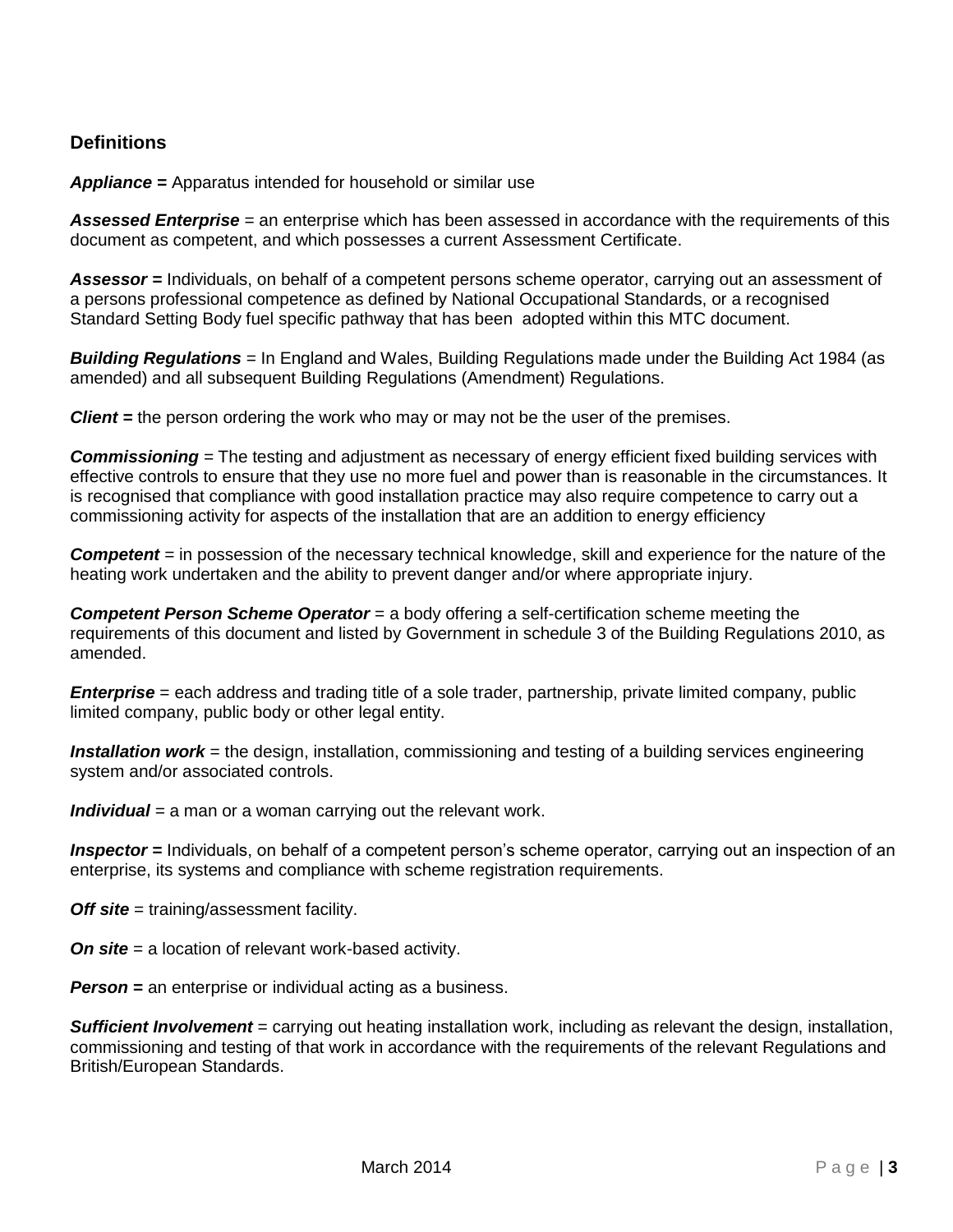# **1. Introduction**

1.1 This document sets out the minimum knowledge, practical skills and experience requirements that will ensure that an organisation or individual has the appropriate skills to undertake work in a Competent Person Scheme designated in Schedule 3 of the Building Regulations.

The purpose of Competent Person Schemes is to allow approved persons to self certify the compliance of controlled work in buildings that are subject to the Building Regulations. This process removes the need to seek approval from building control before work starts.

A person operating under an approved Competent Person Scheme has a duty to comply with all aspects of the Building Regulations not just the core aspects of the work being undertaken.

Evidence of training and assessment alone are not sufficient to prove that an individual has the skills to plan, install and commission work in compliance with the Building Regulations. Therefore, adequate experience and skills knowledge and the ability to apply such knowledge in the workplace are an essential part of the entry requirements for Competent Person Scheme registration.

#### 1.2 National Occupational Standards

The competence requirements within this document are based on National Occupational Standards (NOS). NOS are statements of the skills, knowledge and understanding needed in employment and clearly define the outcomes of competent performance. Developed by representatives of employment sectors on a UK-wide basis, NOS are used for a range of purposes including the development of occupational qualifications. For more information on NOS please visit [http://nos.ukces.org.uk](http://nos.ukces.org.uk/)

National Vocational Qualification Diploma and certificates are work-related, competence-based qualifications. They reflect the skills and knowledge needed to do a job effectively, and show that a candidate is competent in the area of work the Qualification framework represents.

#### 1.2 Competence

Competence involves the application of knowledge in a broad range of varied work activities performed in a wide variety of contexts, most of which are complex and non-routine. There is considerable responsibility and autonomy and control or guidance of others is often required.

These requirements will be taken into account when scheme applicants apply for registration with a Competent Person Scheme provider as they help to define areas of expertise and common competences and ensure a consistent approach to registration.

# **2. Requirements relating to the ability of an enterprise to meet the minimum competency criteria**

- 2.1 The minimum competency criteria within the annexes referred to in this document define the requirements for competent enterprises working directly on the installation for which selfcertification is required under the Building Regulations. In accordance with EN45011/ISO17065 an enterprise may nominate one or more competent individuals for each sector in which they operate.
- 2.2 For enterprises carrying out work on combustion appliances (Gas, Oil, Solid Fuel, Biomass) and associated systems, ALL individuals working directly on the installation must hold the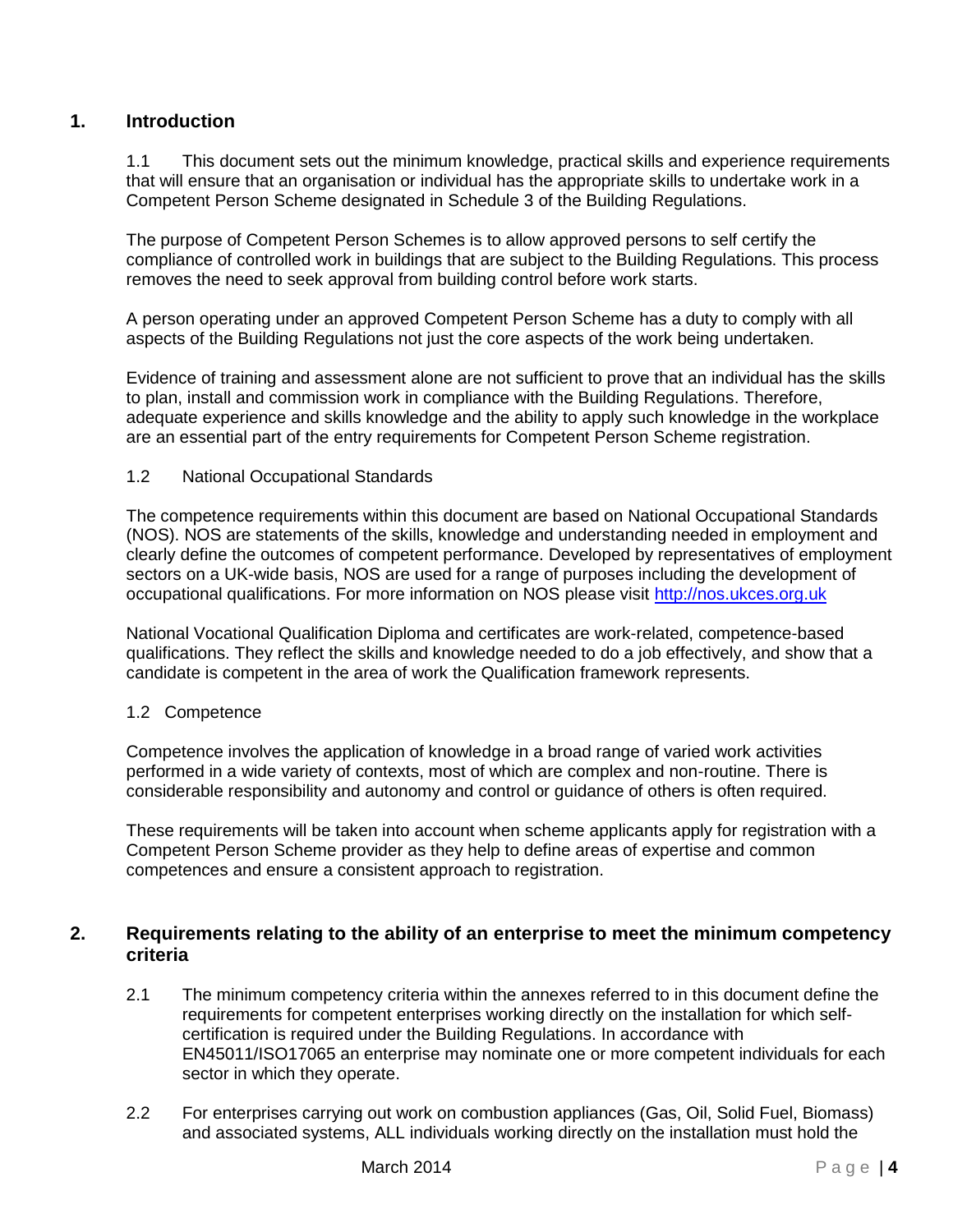relevant qualification identified within the appropriate annex and this qualification MUST be renewed every 5 years. (Note: this does not apply to labour, apprentices or other specialists).

- 2.3 The Competent Person Scheme Operator shall ensure that there is a record of each competent individual capable of completing self-certification and the limits of their competence. Details of the registered enterprise shall be published to the central Competent Person Register.
- 2.4 The Competent Person Scheme Operator shall have systems in place to ensure that each registered enterprise has sufficient competent individuals to ensure the compliance of the work undertaken by each registered enterprise, that work is certified only by competent individuals who have demonstrated the required competence and have had sufficient involvement to do so. The work of each competent individual shall be periodically randomly monitored by the scheme operator to check on its compliance.
- 2.5 Where an enterprise sub contracts part of the works to a third party, this shall be managed through a formal subcontract agreement between the two parties. Under these circumstances the enterprise undertaking a contract with the customer retains full responsibility for the installation. The Competent Person Scheme Operator shall ensure that the enterprise has adequate measures in place to ensure the integrity of the installation.
- 2.5 It is recognised that competent individuals may be supported by other individuals who do not meet the criteria (such as labourers, fitters mates, apprentices or other specialists) in which case the competent individuals shall be assessed to ensure they recognise that they have the responsibility for the safety and compliance of the work with the Building Regulations and shall have sufficient involvement in the work that they are able to ensure this.
- 2.6 The Competent Persons Forum Minimum Competency Groups (or recognised industry representative groups) shall remain active and meet as necessary to reflect any changes in Legislation, National Occupational Standards or Technical Standards.

# **3. Assessment of Competence**

- 3.1 Competent Person Scheme Operators shall be responsible for assessing the competence of enterprises wishing to join a Competent Person Scheme.
- 3.2 Competent Person Scheme Operators shall comply with the DCLG Conditions of Authorisation.
- 3.3 If an applicant enterprise satisfies one of the appropriate routes to registration by providing evidence of formal qualification, the Competent Person Scheme Operators shall conduct an on-site sample audit of the competence requirements as appropriate to their scope of registration and taking into consideration the competence criteria detailed in the relevant appendices.

Where the enterprise cannot provide evidence of formal qualification the Competent Person Scheme Operator may conduct a full audit in accordance with the full list of competencies identified in the appropriate appendices.

3.4 Competent Person Scheme assessors shall meet the following requirements: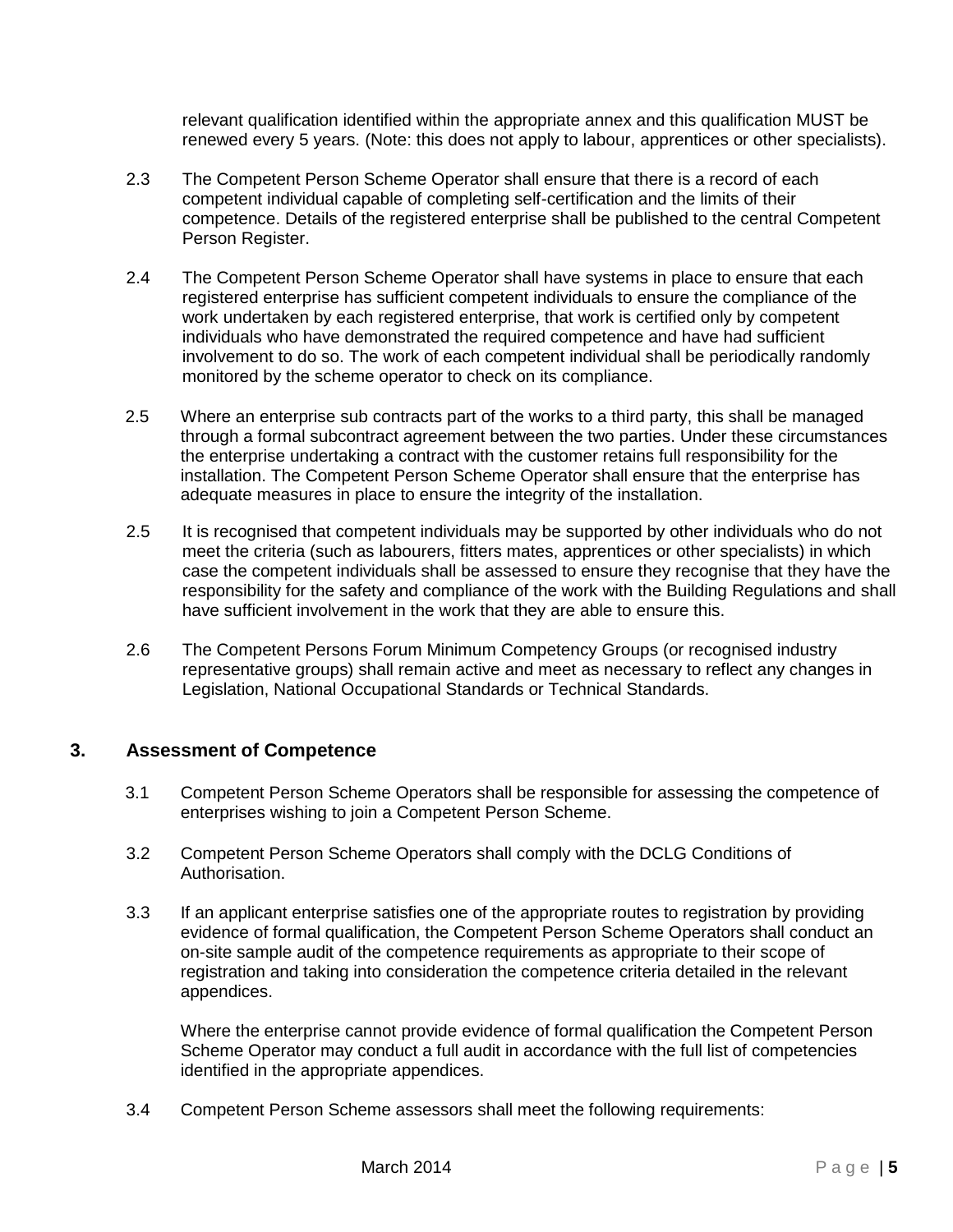- I. Assessors shall be able to demonstrate the levels of competence recommended in BS EN ISO 19011:2011 Clause 7
- II. Evidence of competence in the area of work being assessed. Evidence may be in the form of a qualification or certificate issued by a recognised awarding/certification organisation or other recorded evidence to confirm competence that covers the knowledge and practical skill outcomes contained within the relevant annexes to this document

The competence of assessors shall be updated on a regular basis and be periodically reconfirmed by the Competent Person Scheme.

## **4. Test Instruments**

- 4.1 Each enterprise shall have or have access to a sufficient number of test instruments appropriate to its nature of work that will enable them to accurately carry out and record the outcomes of tests.
- 4.2 Test equipment shall be:
	- Maintained in clean, working condition, and;
	- Used in a workmanlike manner in accordance with the manufacturer's instructions.
- 4.3 The enterprise shall have a suitable system in place to ensure that all test instruments used for testing, whether owned or hired by the enterprise, are accurate consistent and where appropriate calibrated.

# **5. Certification and Reporting**

- 5.1 The enterprise shall issue as required the appropriate commissioning record to the client; detailing the results of the performance tests carried out as required by the relevant Standards and Regulations.
- 5.2 The enterprise shall issue the appropriate Building Regulations compliance notification in accordance with the relevant Standards and Regulations for all of the work that it carries out. This may be carried out by the Competent Person Scheme Operator on behalf of the enterprise.
- 5.3 Where appropriate the enterprise shall issue the appropriate logbook / checklist or update any existing compliant logbook / checklist to include the work it has carried out.
- 5.4 Where appropriate the Enterprise shall issue the appropriate Building Regulations compliant guidance to the client on the use and operation of the installed system(s).

## **6. Insurance**

6.1 The enterprise shall hold a minimum of £2 million of public liability insurance covering all of the work that it carries out within the scope of their registration.